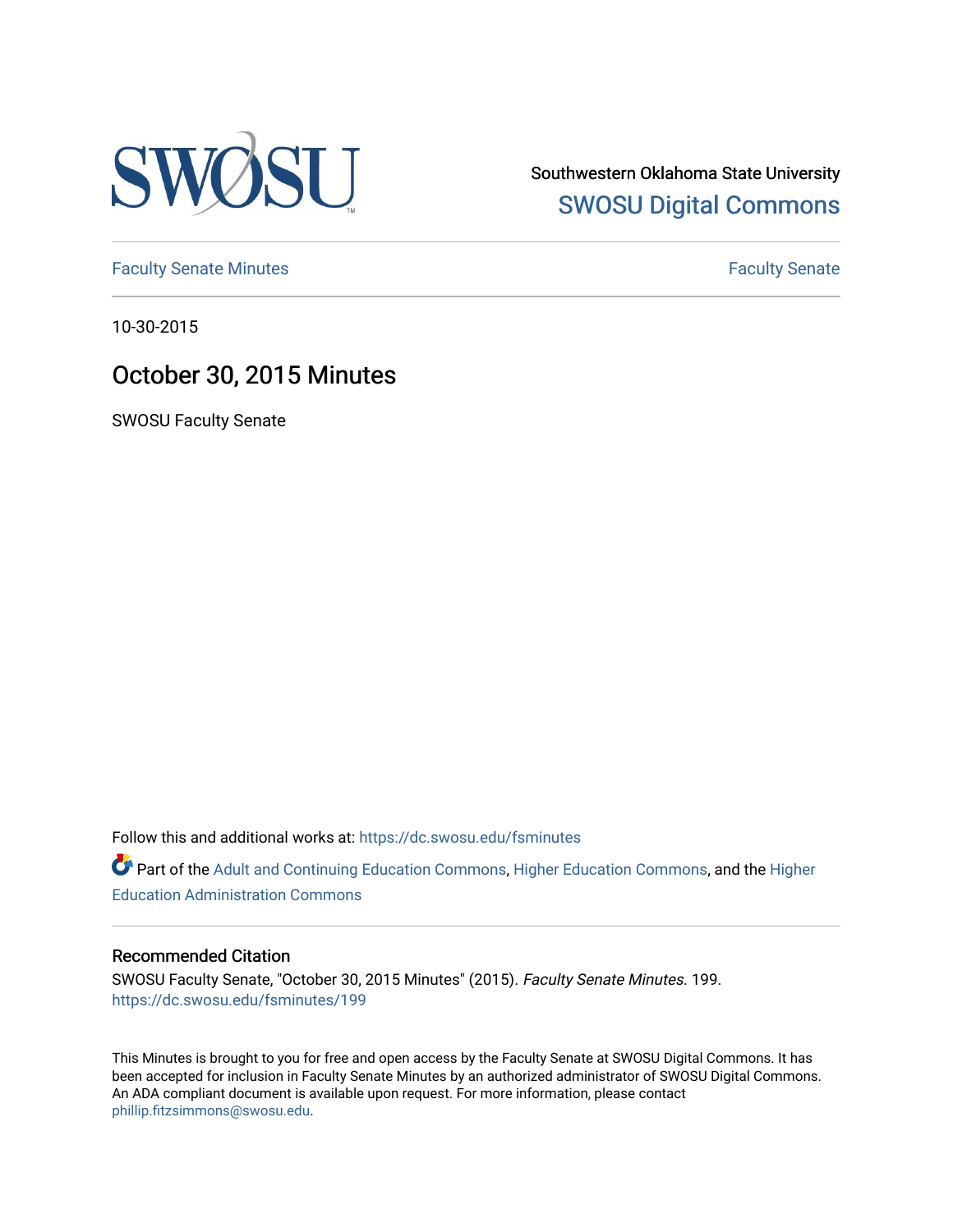## SWOSU Faculty Senate

October 30th, 2015 Approved Minutes

- I. Call to Order: Faculty Senate President Jared Edwards called the October meeting of the Faculty Senate to Order at 2:04 pm in Education 201.
- II. Establishment of a Quorum: The following members were in attendance: Tammy Blatnick, John Bradshaw, Krista Brooks, Cindi Albrightson (for Brad Bryant), Lisa Castle, Stacey DiPaolo, Jerry Dunn, Jared Edwards, Kristin Griffith, Jackie Gregory (for Tiffany Kessler), Sunu Kodumthara, Ron Koehn, Doug Linder, Jim Long, Scott Long, Kris Mahlock, Tom McNamara, Evette Meliza, Bo Pagliosotti, Cynthia Pena, John Woltz (for Linda Pye), Les Ramos, Ann Russell, Lisa Schroeder, Karen Sweeney, Wayne Trail, Muatasem Ubeidat, and Brian Rickel (for Trisha Wald).
- III. Certification of Substitutes: Jon Woltz for Linda Pye (Library), Cindi Albrightson (for Brad Bryant) and Brian Ricks (for Trisha Wald).
- IV. Presentation of Visitors: Randy Beckloff, John Hayden, Laura Endicott, Dan Brown, Jimena Aracena, and Jiuen Chang.
- V. Approval of Minutes: The minutes from the September meeting were approved with a voice vote. There was no opposition.
- VI. Announcements
	- A. President Jared Edwards
		- 1. Executive Council Meeting of 10/12/2015
			- a) Budget—looking better, but not good
				- (1) Constitutional Institution
			- b) Gun Legislation—likely to gain momentum again
				- (1) Related to Texas Laws
				- (2) We are not a gun free zone
			- c) Tuition Only Change: Instructors choosing to teach a summer class for tuition only will be paid 75% of the tuition collected.
			- d) Numbers for classes to "make" during the summer will increase.
			- e) 1₵ sales tax proposal
			- f) Black Kettle Hall currently on track for mid-December
			- g) Section 13 Money
			- h) Concern about fees for online classes (student classification)
			- i) Real ID
			- j) Wellness Council will work to increase awareness of existing programs
			- k) Continued discussion of defibrillators
			- l) RUSO Regents at next meeting
			- 2. Administrative Council of 10/12/2015
				- a) We are now a Sara institution—workshops forthcoming
				- b) Rogers Hall Closing in December—students will be redistributed
				- c) Changing phone companies will save at least \$150,000 per year